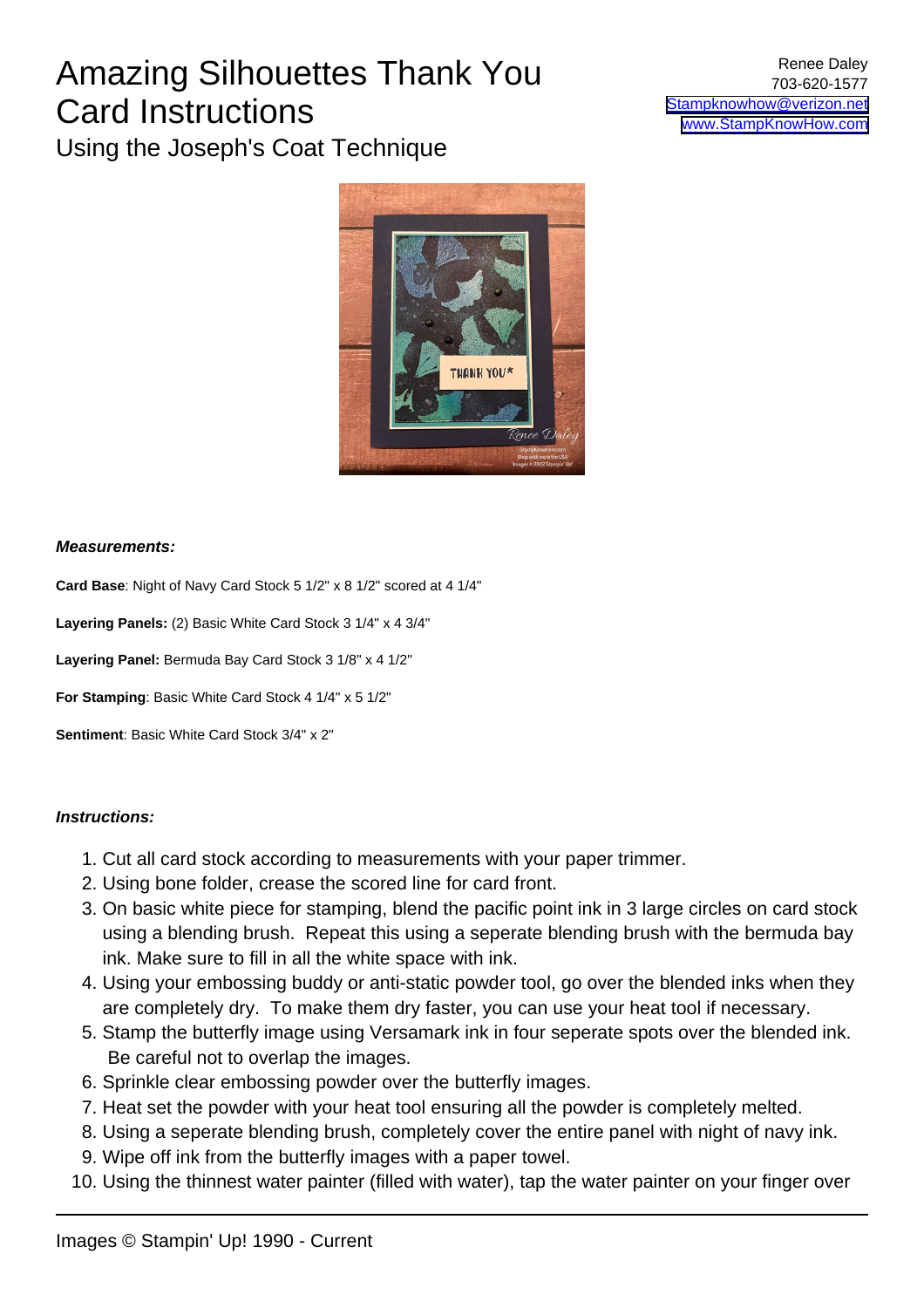# Amazing Silhouettes Thank You Card Instructions

Using the Joseph's Coat Technique

the panel to get water droplets. Let panel dry completely.

- 11. Cut the panel with the Stitched Rectangle die (that fits inside the bermuda bay panel) on your Stampin' Cut & Emboss machine.
- 12. Mount the background panel on the bermuda bay card stock panel using multipurpose glue.
- 13. Mount the 2 panels on a basic white panel using multipurpose glue.
- 14. Attach dimensionals to the back of the 3 panels and mount to card front.
- 15. Stamp your thank you sentiment inn night of navy ink on the small basic white piece.
- 16. Attach to card front with dimensionals.
- 17. Adhere 3 iridescent pearls to the card front.
- 18. Stamp the inside sentiment to the other basic white panel and adhere to the inside of the card with multipurpose glue.

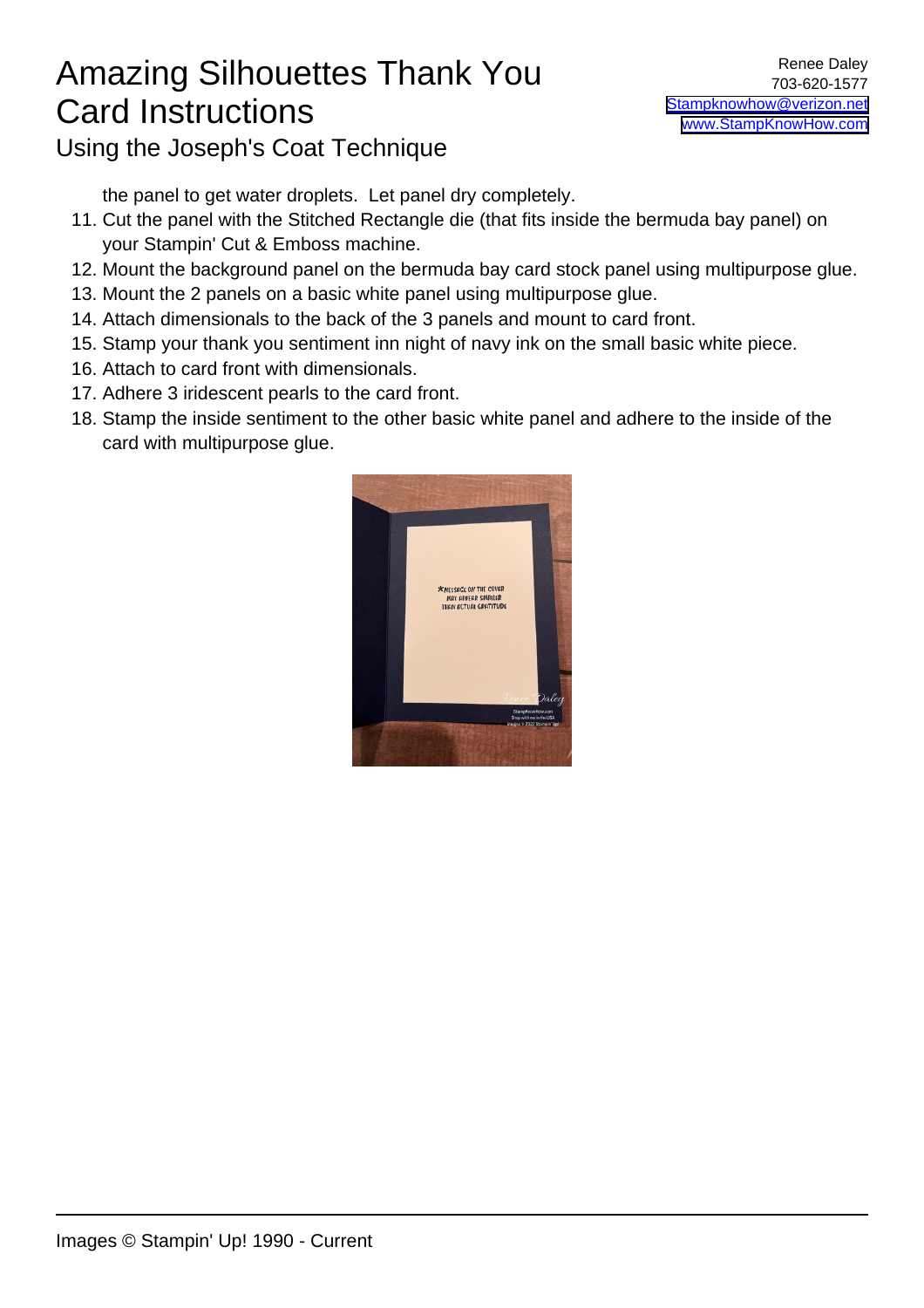| <b>Amazing Silhouettes Thank You</b><br><b>Card Instructions</b>                      |                                                                                                                                                                                                                                                                                                                                                                                                             |                                                               | <b>Renee Daley</b><br>703-620-1577<br>Stampknowhow@verizon.net<br>www.StampKnowHow.com |                                                                        |
|---------------------------------------------------------------------------------------|-------------------------------------------------------------------------------------------------------------------------------------------------------------------------------------------------------------------------------------------------------------------------------------------------------------------------------------------------------------------------------------------------------------|---------------------------------------------------------------|----------------------------------------------------------------------------------------|------------------------------------------------------------------------|
| Using the Joseph's Coat Technique                                                     | I'M ONE OF THE<br>this isn't just A<br>THANKFUL ONES<br>THANK YOU<br><b>SULLES OUR</b><br>ARd<br>Of THE<br>800D ONES<br>IT'S A HUG WITH<br>A FOLD IN THE MIDDLE.<br>thank<br>THANK YOU*<br>you<br><b>* MISSIGE ON THE COVER</b><br><b>PEY ESELED SPEELER</b><br>INEW ECTUEL GRETITUDE<br>USUALLY JUST SEND A TEXT<br>UT THIS CALLS FOR A CARD<br><b>FELL, ALL I CAN SAY IS</b><br><b>MASSIVE</b><br>THANKS! |                                                               |                                                                                        |                                                                        |
| Amazing<br><b>Silhouettes Cling</b><br><b>Stamp Set -</b><br>157814<br>Price: \$22.00 | <b>Massive Thanks</b><br>Cling Stamp Set -<br>152578<br>Price: \$22.00                                                                                                                                                                                                                                                                                                                                      | <b>Rectangle Stitched</b><br>Dies - 151820<br>Price: \$35.00  | Night Of Navy 8-<br>1/2" X 11"<br>Cardstock -<br>100867<br>Price: \$9.25               | Bermuda Bay 8-<br>1/2" X 11"<br>Cardstock -<br>131197<br>Price: \$9.25 |
|                                                                                       | <b>STAMPIN' PAD'</b><br><b>CHEZACK-</b><br>$\sigma_{\rm{UV}}$                                                                                                                                                                                                                                                                                                                                               | <b>STAMPIN' PAD</b>                                           | <b>STAMPIN' PAD</b><br>フィック・ポイン                                                        |                                                                        |
| Basic White 8-1/2"<br>X 11" Cardstock -<br>159276                                     | <b>Night Of Navy</b><br><b>Classic Stampin'</b><br>Pad - 147110                                                                                                                                                                                                                                                                                                                                             | <b>Bermuda Bay</b><br><b>Classic Stampin'</b><br>Pad - 147096 | <b>Pacific Point</b><br><b>Classic Stampin'</b><br>Pad - 147098                        | <b>Versamark Pad -</b><br>102283<br>Price: \$9.50                      |
| Price: \$10.25                                                                        | Price: \$8.00                                                                                                                                                                                                                                                                                                                                                                                               | Price: \$8.00<br>.                                            | Price: \$8.00<br>MULTI                                                                 |                                                                        |
| <b>Embossing Buddy</b><br>$-103083$<br>Price: \$6.00                                  | <b>Basics Embossing</b><br><b>Powders - 155554</b><br>Price: \$18.00                                                                                                                                                                                                                                                                                                                                        | <b>Iridescent Pearls -</b><br>153549<br><b>Sale: \$4.50</b>   | <b>Multipurpose</b><br><b>Liquid Glue -</b><br>110755                                  | Stampin'<br>Dimensionals -<br>104430                                   |

Price: \$7.50

Price: \$4.00 Price: \$4.25